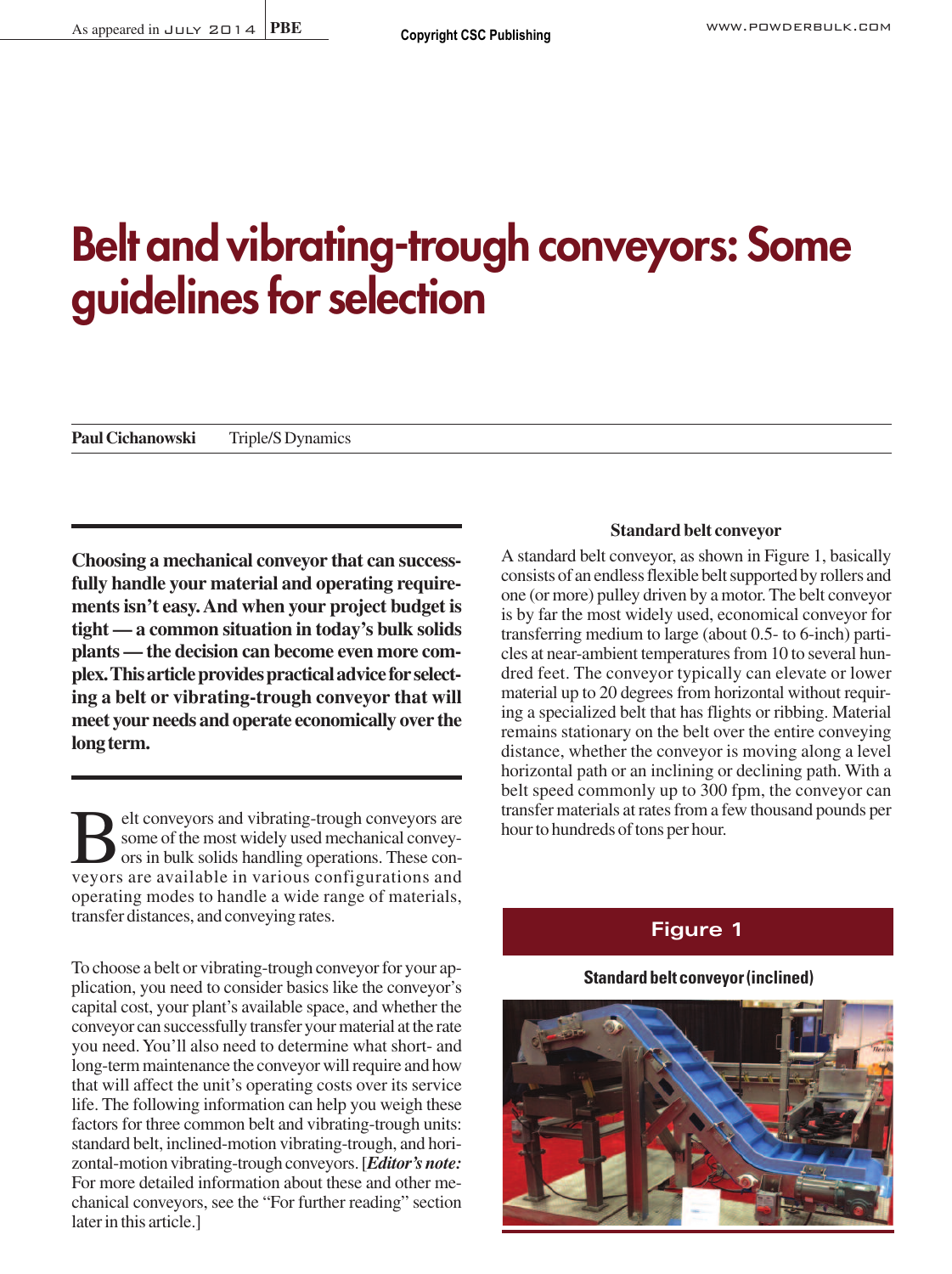#### **Copyright CSC Publishing**

The standard belt conveyor is available in a variety of lengths, widths, and configurations and with light-, medium-, or heavy-duty construction. Installing the conveyor is usually simple and requires little or no plant support structure, which has the advantage of allowing the conveyor to be modified rather than replaced when conveying needs change. Rather than being fully enclosed, the standard belt conveyor usually has an overhead cover and a catch pan below the belt return to provide easy access and limit the unit's capital cost. The unit is typically supported or suspended (or a combination of both) at points between 8 and 20 feet apart.

The conveyor doesn't vibrate, so it doesn't require installation with vibration isolation media. In some cases, depending on the belt type and conveyor length, the drive pulley can be located at either end of the conveyor and the conveyor can operate in reverse. While a short belt conveyor can be started and stopped frequently, stopping a longer unit requires dynamic braking (applying an external force to quickly stop the conveyor), and frequent stops can lead to electrical problems.

*Maintenance and costs.* While the standard belt conveyor typically requires little maintenance in the first year, it requires more service in the following years, typically for problems with belt stretching, belt tracking (from belt misalignment), worn lagging (wear to the material covering the rollers and pulleys), and bearing failure.

The standard belt conveyor has a lower capital cost than vibrating-trough conveyors but costs more to operate and maintain over the long term, especially in sanitary handling applications. This is because cleaning material carryover off the belt (even a sanitary belt) is more difficult than cleaning a trough, and removing the carryover requires adding belt cleaners and related accessories to the conveyor. Debris and dust from the carryover can also get into the belt conveyor's moving parts, leading to more frequent maintenance. If debris lodges between the belt and pulleys, the belt can travel off-track, which is not only a nuisance to correct but can damage the belt and eventually cause it to fail. Choosing a belt conveyor equipped with a belt self-tracking device or a hybrid belt material equipped with cogs to provide a positive drive mechanism can reduce belt tracking problems, but these features also increase the conveyor's capital cost.

*Selection guidelines.* The standard belt conveyor may be best for your application if:

- You need a high conveying rate.
- You need to convey over a very long distance.
- Your plant has limited structure for supporting (or suspending) the conveyor.
- A lower capital cost is more important than the conveyor's long-term operating and maintenance costs.
- Your material doesn't require sanitary handling.

# **Inclined-motion vibrating-trough conveyor**

An inclined-motion (or *pitch*) vibrating-trough conveyor consists of a rigid (typically stainless steel or carbon steel) trough that's horizontal, slightly inclined, or slightly declined and supported by a vibrating drive system, as shown in Figure 2. The drive system is mounted on (or suspended from) a vibration isolation medium, commonly consisting of rubber (or a similar material) or a set of metal coil springs. The vibrating trough provides an inclined motion that pitches the material forward with a sinusoidal (that is, smoothly oscillating) lofting action that stratifies the material so that smaller particles sift to the trough bottom.

The inclined-motion conveyor can transfer materials of virtually any particle size while providing specialized handling, including classifying materials by particle size, screening unwanted particle sizes from materials, reducing surface moisture of wet materials, and regulating material feedrates. In addition, when a free-flowing material with small to medium particles has been unevenly loaded onto the trough, the conveyor's vibration will evenly distribute the material to provide a uniform discharge rate to the downstream process. The conveyor isn't suitable for handling fragile or coated materials, because its pitching motion tends to damage fragile particles and knock off coatings.

The inclined-motion vibrating-trough conveyor can be configured for inclines or declines up to 5 degrees from horizontal, depending on the application, and can be designed to handle materials with temperatures over 500°F. The vibrating drive system can be located at either end of the conveyor and either above or below it, but the conveyor typically can't be operated in reverse. Since this conveyor vibrates, it must be supported or suspended (or a combination of both) at points generally 8 feet apart or less to prevent the trough vibration from resonating with the support system's natural frequency. The conveyor can be enclosed

# **Figure 2**

# **Natural-frequency type of inclined-motion vibrating-trough conveyor**

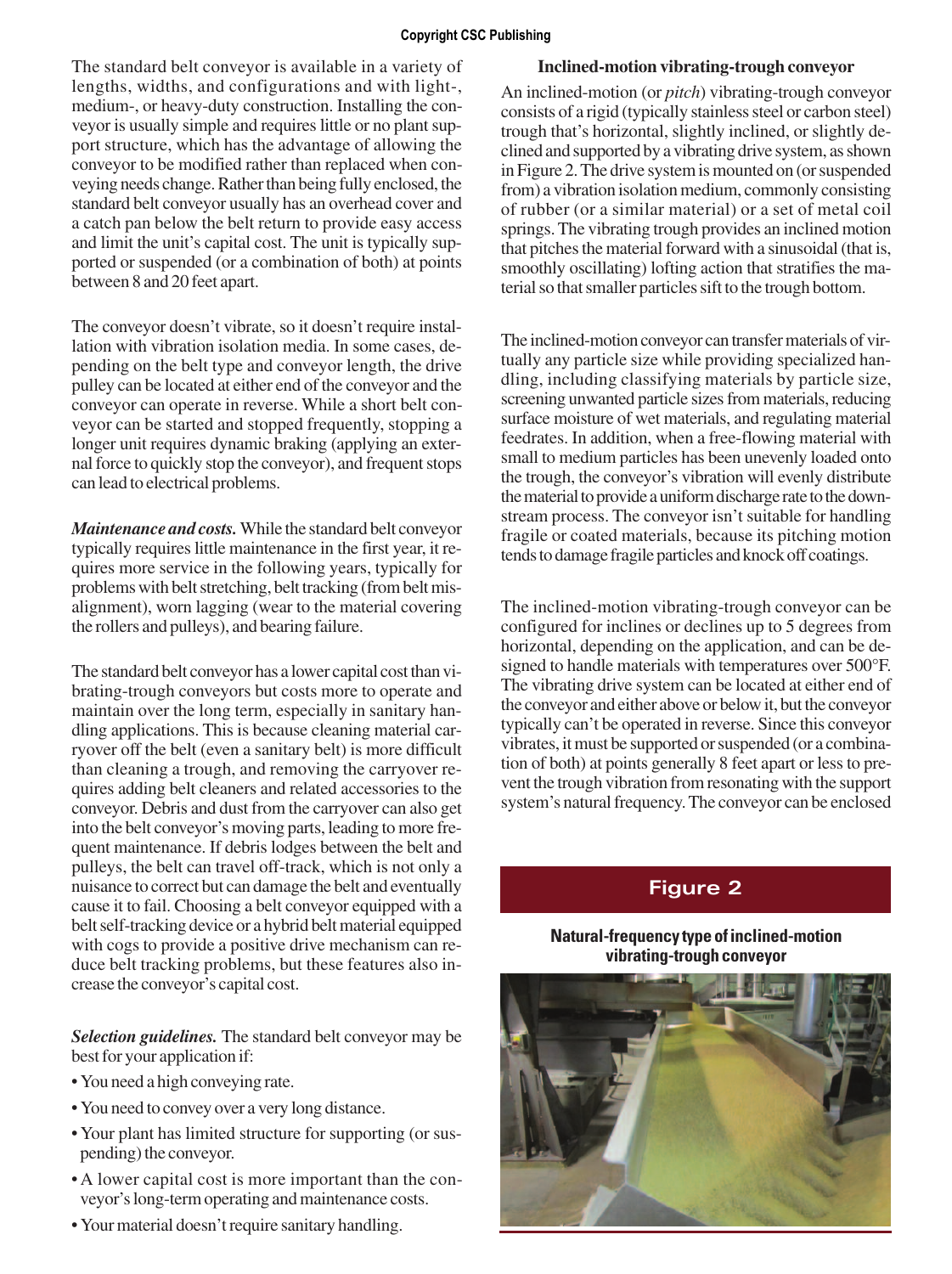to prevent dust from escaping into the environment or to control the atmosphere inside the conveyor.

The conveyor trough can be configured to vibrate in one of two ways: forced frequency or natural frequency.

*Forced-frequency unit.* The trough of a forced-frequency conveyor is attached to mechanical or electromechanical exciters that are mounted on a vibration isolation medium. The unit typically transfers material less than 15 feet but can operate over a wide speed range, providing feedrates up to 80 fpm. Compared with the natural-frequency conveyor, the forced-frequency unit has a much smaller trough stroke, making it less suitable for transferring material at an incline or screening material. Like the standard belt conveyor, the inclined-motion forced-frequency conveyor can be used in applications with frequent starts and stops, but stopping a longer unit requires dynamic braking, and stopping frequently can lead to electrical problems.

*Maintenance:* The forced-frequency conveyor's only moving parts are the exciters, so the conveyor requires little maintenance. For a smaller forced-frequency conveyor, the only required maintenance is periodically inspecting the exciters and vibration isolation medium; for a larger unit, maintenance also includes periodically lubricating the exciters. When the conveyor is continuously operated in a normal rather than hostile (such as dusty or extremely hot or cold) environment, the vibration isolation medium will require replacement every 5 or more years.

*Costs:* The forced-frequency conveyor's smaller size gives it a relatively low capital cost, but the conveyor can consume a lot of power.

*Natural-frequency unit.* The trough of a natural-frequency conveyor rests on a support system with power springs that are mounted on a vibration isolation medium. The trough support system, which can be belt-driven by an electric motor or a motor with eccentric weights, operates at a tuned frequency and provides a larger pitching action than a forced-frequency conveyor, so it requires less power for conveying. The natural-frequency conveyor can move materials up to 100 feet and typically operates at up to 40 to 60 fpm, but can run at up to 80 fpm when declined. This conveyor has a narrower speed range than the forced-frequency unit, so the natural-frequency conveyor is often provided as a fixed-speed conveyor. Depending on the design of its trough support system, the conveyor can be stopped quickly, allowing it to be used in applications with frequent stops and starts.

*Maintenance:* Required maintenance includes inspecting the drive belt (when the trough support system is belt-driven) and the vibration isolation medium. As with the forced-frequency unit, the vibration isolation medium's average life span under normal conditions is 5 or more years. If the conveyor's operating speed or trough mass has been modified, the support system must be retuned to provide the required vibration.

*Costs:* Although it has a lower operating cost than a forced-frequency conveyor, the larger natural-frequency conveyor typically has a much higher capital cost.

*Selection guidelines.* Either the forced- or natural-frequency vibrating-trough conveyor may be best for your application if:

- Your material is wet or sticky.
- You need to spread your material across the conveying surface to provide uniform feed to a dryer or cooler.

The natural-frequency vibrating-trough conveyor may be best if:

- You need to convey your material uphill or downhill at up to 5 degrees from horizontal.
- You need to screen your material by particle size during conveying.
- Your application requires frequent starts and stops.

## **Horizontal-motion vibrating-trough conveyor**

A horizontal-motion vibrating-trough conveyor, as shown in Figure 3, typically consists of a stainless steel or carbon steel trough mounted on a support system with a drive mechanism that imparts a horizontal, slow-forward, quick-return (that is, *differential*) motion to the trough. The friction-based conveyor shuffles the material along the trough at a relatively low speed, typically from about 25 to 40 fpm, and can handle materials of any particle size.

# **Figure 3**

## **Horizontal-motion vibrating-trough conveyor**